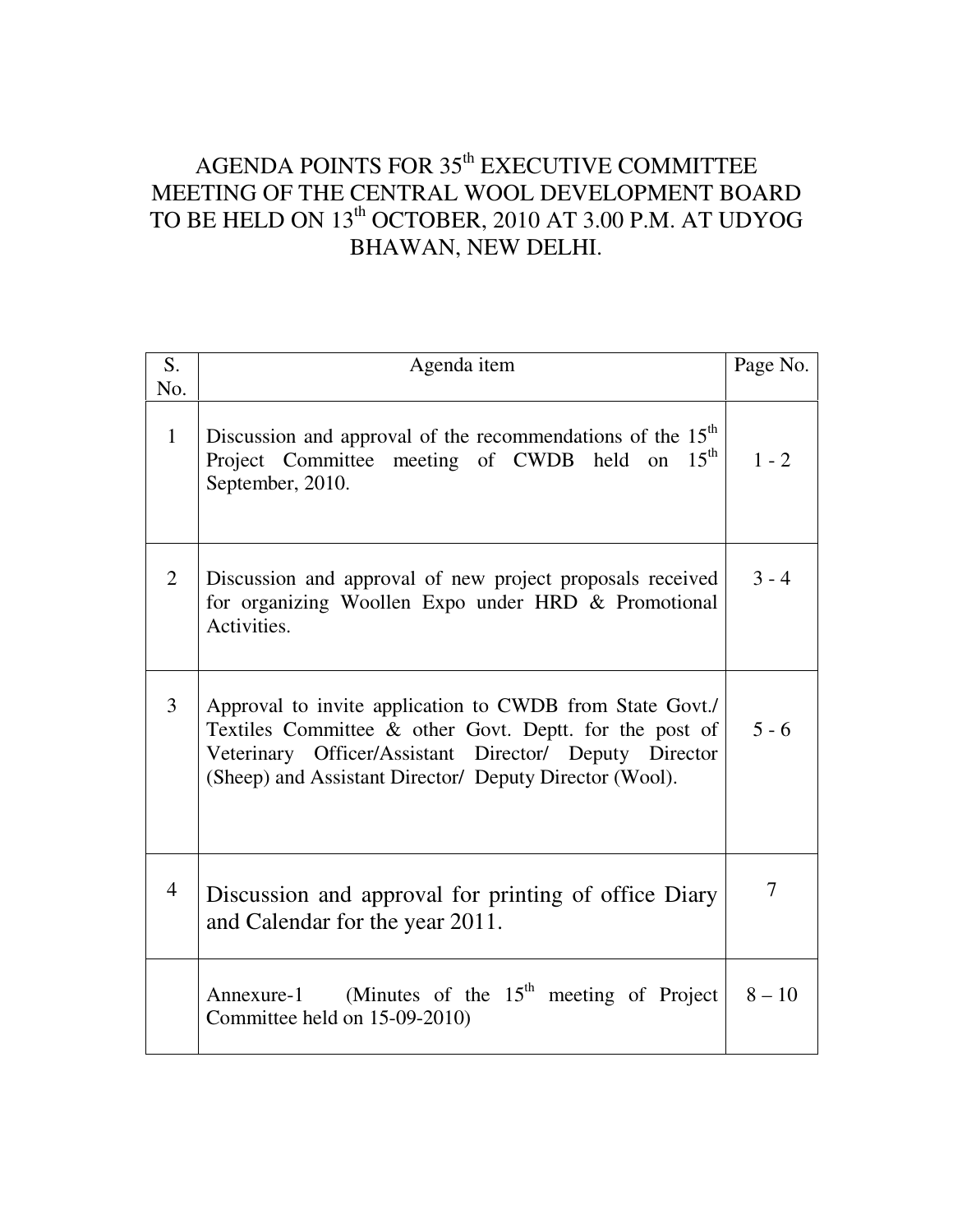### Agenda Item no. 1

## Discussion and approval of the recommendations of the 15<sup>th</sup> Project Committee meeting of CWDB held on  $15<sup>th</sup>$  September, 2010.

 Presently, the Board is implementing a scheme for setting up of Common Facility Centre under "Quality Processing of Wool" for Pre loom activity & Post loom activity improving quality of raw wool, finishing of woolen products and value addition to wool and woolens. Under this scheme the agency has to bear the cost of land & building by their own resources and should have clear owner ship rights. The Govt. of India (CWDB) provides grant under nonrecurring expenses for purchase of machinery only required for setting up the Common Facility Centre. The Board provides financial grant upto Rs 50 lakh under pre-loom and Rs. 300 lakh under post-loom processing activities.

The Board has made several marketing efforts in past for setting up of CFC for post loom processing activity but unable to receive any proposal. While 10 CFC have already been established under pre-loom processing activity at major wool potential areas in the States of Rajasthan, H.P. & Punjab but out of total financial provision of Rs. 11.00 Crore, the Board has utilized only about Rs. 5.00 Crore under this scheme during first three and half years of  $11<sup>th</sup>$  Five Year Plan. The Board has received several project proposals for setting up CFCs for pre-loom processing activities during 2010-11.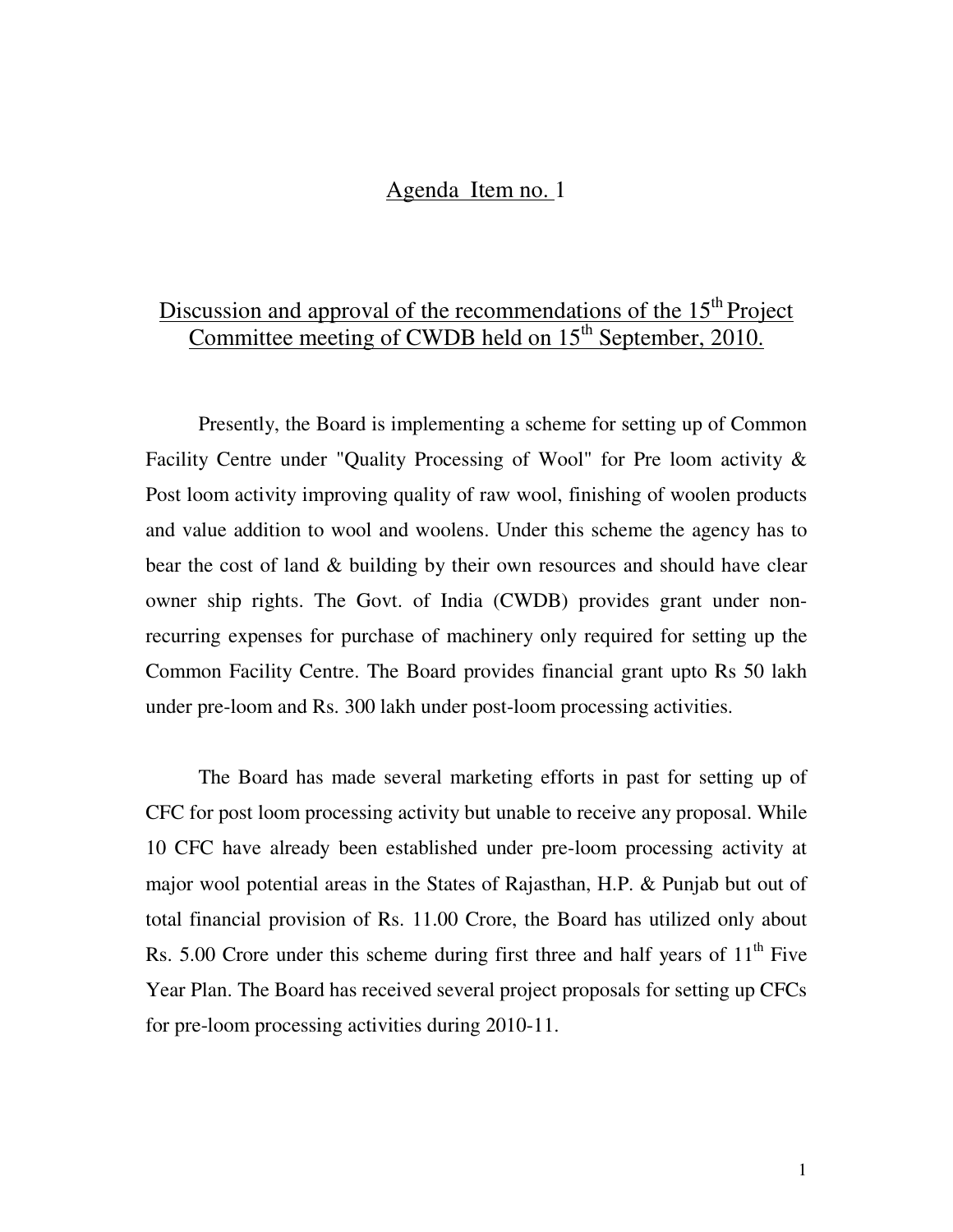Total five proposals have been received from different Implementing Agencies after repeated advertisement in News papers/ Board's Website and all these proposals were first sent for technical suitability to WRA/ CSWRI and one proposal was rejected. Other four proposals were found to be technically suitable and after that were scrutinized at Board's level. (by sending Board's representative where required) and were put up to the Project Committee. The Project Committee recommended following four proposals, as under:

| <b>SN</b>      | Name of Agency from whom           | Total cost of   | Financial            | Activity          |
|----------------|------------------------------------|-----------------|----------------------|-------------------|
|                | proposal received                  | project as per  | assistance           |                   |
|                |                                    | prescribed      | from CWDB            |                   |
|                |                                    | norms of        | approved by          |                   |
|                |                                    | Board's         | Project              |                   |
|                |                                    | scheme.         | Committee            |                   |
| 1              | M/s. Nitu Enterprises, Rajkot,     | Rs. 103 lakh    | Rs. 50 lakh          | CFC for Carding   |
|                | Gujarat.                           |                 |                      | of raw wool.      |
| 2              | Shikher Handloom & Handicraft      | Ra. 59.50 lakh  | Rs. 29.75 lakh       | CFC for Woollen   |
|                | <b>Weavers Welfare Cooperative</b> |                 |                      | yarn Scouring,    |
|                | Industrial Society, Kullu. (H.P.)  |                 |                      | Combing $&$       |
|                |                                    |                 |                      | Spinning.         |
| 3              | Mahadev Woollen Mills, Mandi       | Rs. 106.25 lakh | Rs. 50 lakh          | CFC for Dyeing &  |
|                | (H.P.)                             |                 |                      | Finishing of wool |
|                |                                    |                 |                      | and woollen       |
|                |                                    |                 |                      | products.         |
| $\overline{4}$ | Uttrakhand Khadi & Village         | $Rs. 31.95 +$   | R <sub>s</sub> 31.95 | CFC for Scouring, |
|                | <b>Industry Board Dehardun</b>     | Land and        | Lakhs                | Dyeing and Yarn   |
|                |                                    | <b>Building</b> |                      | twisting.         |

The minutes of the  $15<sup>th</sup>$  meeting of Project Committee held on 15-09-2010 is placed ( Attached as Annexure-1 ) before the Executive Committee for consideration and sanctioning of new project proposals under the scheme.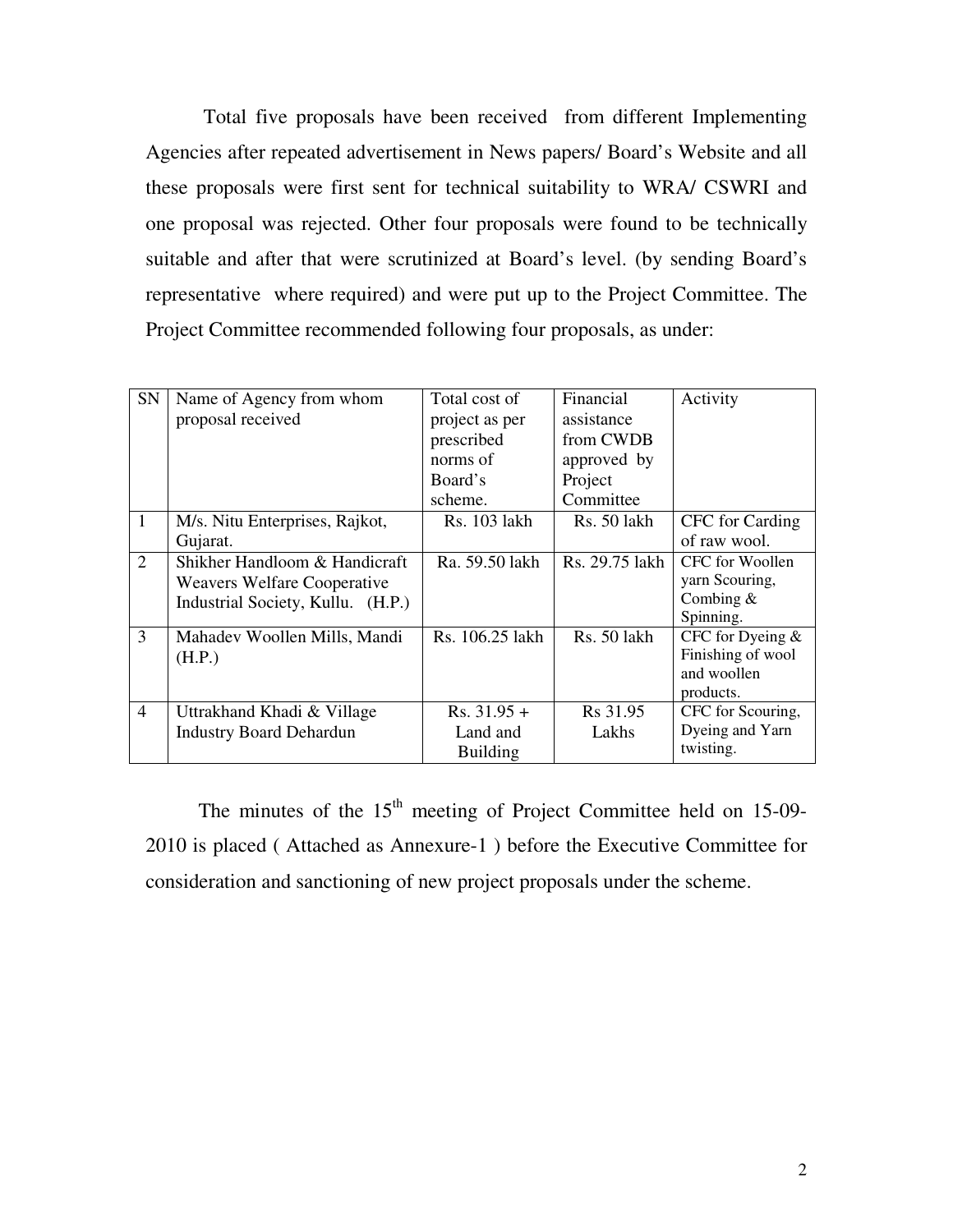### Agenda Item No. 2

### Discussion and approval of new project proposals received for organizing Woollen Expo under HRD & Promotional Activities.

The Board organizes exhibitions/fairs at different places in the country to promote sale of wool and woollen products, to increase awareness in favour of Woollen Products, to expose weavers/manufacturer to new woollen markets and to launch new woollen products/designs for trial and promotion.

 Since last three years the CWDB was organizing, 14 Woollen Expo every year but this year in the 34<sup>th</sup> Executive Committee meeting of the CWDB held on  $30<sup>th</sup>$  July, 2010, only 7 Woollen Expos have been approved and it was suggested to organize more Expos in North Eastern and Southern State. Accordingly, the Board invited proposals from interested coordinating agencies before 15-09-2010 for consideration by making fresh notification in newspapers all over India. The Board has also asked for enhanced financial outlay under HRD & Promotional activities in the Revised Budget (RE 2010-11) being sent to Ministry. The Board also constituted a Committee to examine and recommend suitable proposals comprising three members of Board for further decision. Upto 15-09-2010, the Board received total 17 proposals and out of it, the Committee recommended following 7 proposals as per detail mentioned below:

| SN   Coordinating Agency                              |      | Venue of $ $ Type of Expo                 | Proposed         |
|-------------------------------------------------------|------|-------------------------------------------|------------------|
|                                                       | Expo |                                           | period           |
| Uttarakhand Khadi &<br>Grommodoyog Board,<br>Dehradun |      | Dehradun   As per scheme (Rs.<br>14 Lakh) | December<br>2010 |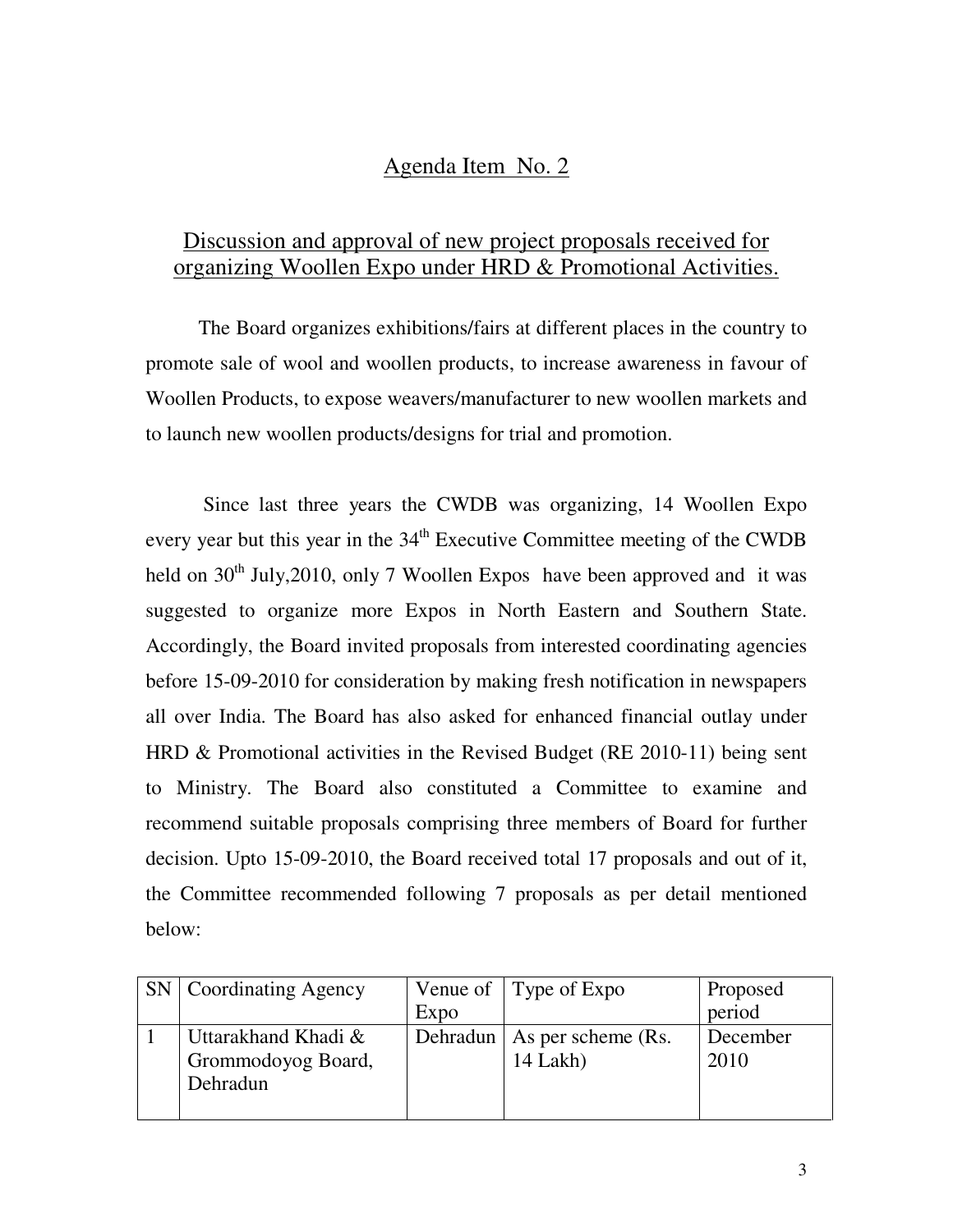| $\overline{2}$ | Rajasthan Patrika Pvt.         | Kota     | By hiring 50 stalls $@$ | January 2011 |
|----------------|--------------------------------|----------|-------------------------|--------------|
|                | Ltd., Jaipur.                  |          | Rs. $10,000$ per stall  |              |
| 3              | Rajasthan Patrika Pvt.         | Jodhpur  | By hiring 50 stalls $@$ | $11 - 19$    |
|                | Ltd., Jaipur                   |          | $Rs. 10,000$ per stall  | December     |
|                |                                |          |                         | 2010         |
| $\overline{4}$ | Marudhdara Industries          | Jodhpur  | By hiring 50 stalls $@$ | $22 - 31$    |
|                | Association, Jodhpur.          |          | $Rs. 10,000$ per stall  | October,     |
|                |                                |          |                         | 2010         |
| 5              | Asmara Handicrafts &           | Kanpur   | As per scheme           | <b>Not</b>   |
|                | <b>Cultural Society, New</b>   |          | (Rs. 14 Lakh)           | mentioned    |
|                | Delhi                          |          |                         |              |
| 6              | <b>Aashray Society Welfare</b> | Jaipur   | As per scheme           | December     |
|                | Foundation, Ahmedabad.         |          | (Rs. 14 Lakh)           | 2010         |
| $\overline{7}$ | Indian Chamber of              | Guwahati | As per scheme           | $15 - 24$    |
|                | Commerce, Guwahati             |          | (Rs. 14 Lakh)           | November, 10 |

 Woollen Expos will be held during Winter session ( From November to January) and for organizing these, timely sanction orders are to be issued otherwise coordinating agency would not be able to organize/ allot stall to CWDB.

 As above, the matter is submitted before the Executive Committee for approval..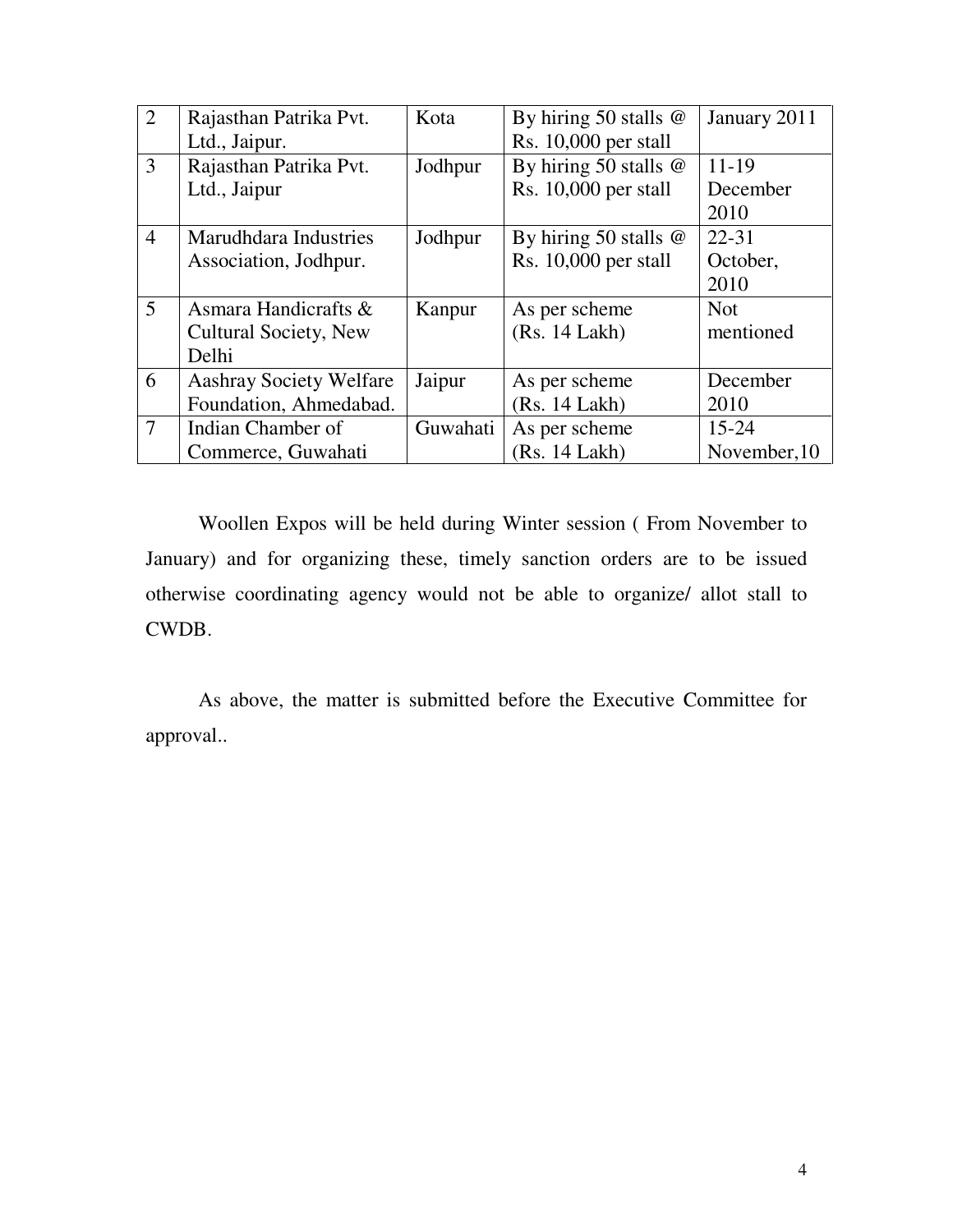#### Agenda Item No. 3

## Approval to invite application to CWDB from State Govt./Textiles Committee & other Govt. Deptt. for the post of Veterinary Officer/Assistant Director/ Deputy Director (Sheep) and Assistant Director/ Deputy Director (Wool) .

 The Central Wool Development Board implements schemes both for Sheep and Wool development but presently there is no technical officer available with the Board and due to that it is very difficult to monitor the implementation of the projects in the field. Recent ir-regularities which have been noticed by CBI are also due to the same because CWDB with present manpower is not able to monitor the projects in the field effectively. Though EFC & SFC Note sanctioned state that man power required for implementation of schemes can be hired on contract basis and CWDB tries to take retired officers from State Govt. also but an officer on Contract basis can't take key decisions regarding continuation/discontinuation of the projects and otherwise also his opinion will be advisory only. Being on contract itself make him very weak in decision making.

EFC Note as sanctioned by Ministry of Textiles also state that the CWDB need to be strengthened. Verbatim remarks as approved in EFC note are as below.

 "In order to enable the Centre Wool Development Board to effectively carrying out and monitor the implementation of the IWIDP, it is necessary for it to run at least 6 division one each to deal with wool production, woollen industry, wool marketing, HRD and consultancy, MIS & MIN, and administration.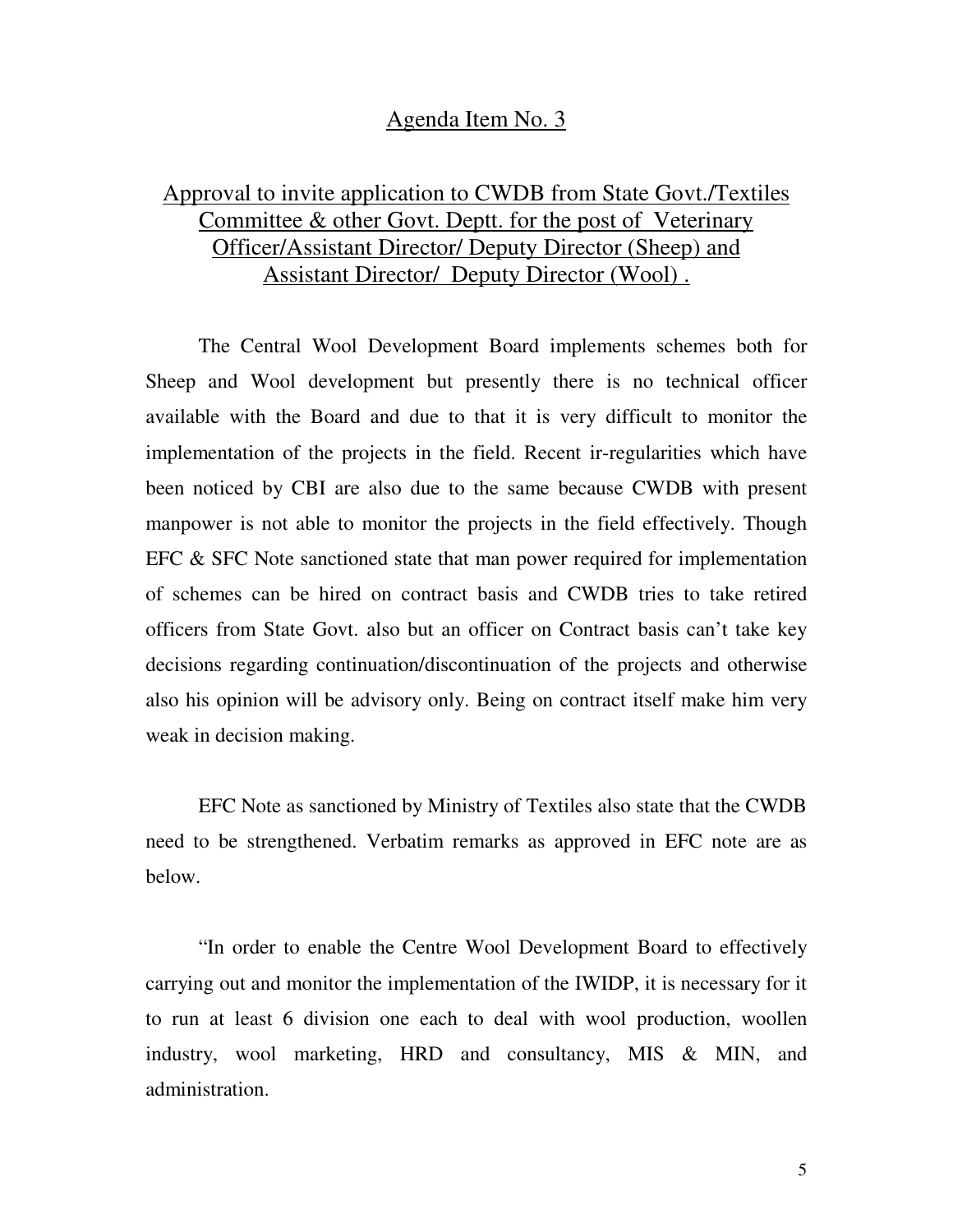At present only 2 divisions exist viz. Marketing and Administration and are insufficient for the size and diversity of the IWIDP and other schemes. Therefore, in order to meet the requirements of additional manpower of the CWDB during the implementation of the IWIDP, it is proposed additional personnel on contracts and consultancies."

 But as already mentioned above by hiring personnel on contract basis, it will be very difficult to fulfill the objective. On the other hand officers are interested to come to CWDB on deputation from Textiles Committee/ State Govt. And by inviting applications from other Gov. Dept. for a fixed period will not put a permanent establishment liability for the Board and will also fulfill the objectives and will help not only in implementation of the schemes but in effective monitoring also.

Thus application will be invited for post of Veterinary Officer/Assistant Director/ Deputy Director (Sheep) & Assistant Director/ Deputy Director (sheep) in Grade pay of Rs. 4800/5400/6600 as the case may be. Applications will be invited through Open advertisement for 4 years and their salary  $\&$  other expenditure will be charged to Plan Fund available with the Board.

 A Committee of ED; CWDB, Director; CSWRI & Director; WRA will scrutinize the application and finalizes the panel.

 As above, the matter is submitted before the Executive Committee for approval.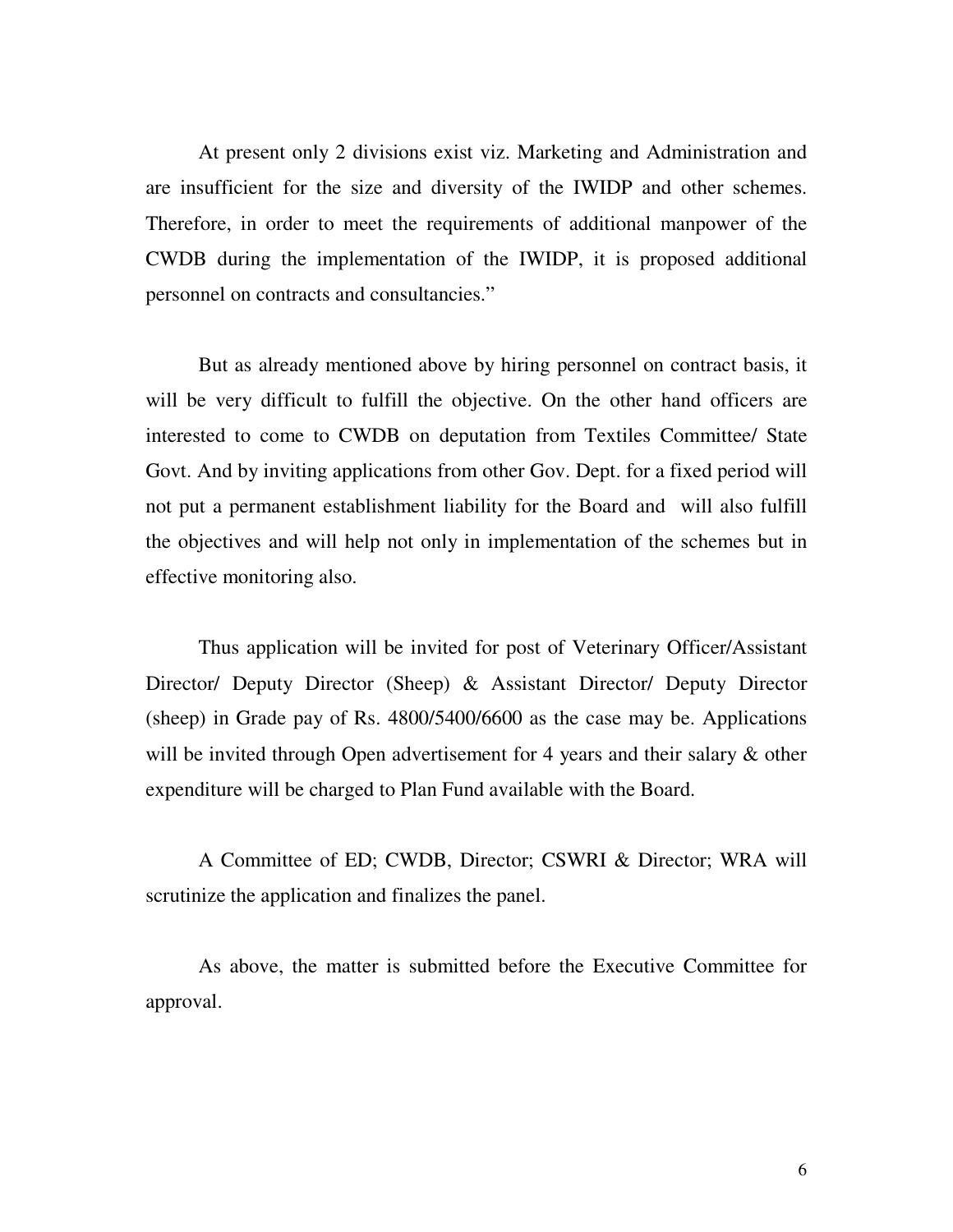### Agenda Item no. 4

## Discussion and approval for printing of office Diary and Calendar for the year 2011

 Under 'HRD & Promotional Activity' component of IWIDP (Plan programme) there is a subhead named publicity, to spread awareness about different schemes and programmes of the Board. In previous year, the Board had got published different display banners of schemes, Pamphlets, Calendars and schemes were given wide publicity through news-paper advertisements also. In this regard, the Board intends to publish calendar and diary for the year 2011 by publishing/printing about all schemes of Board.

Approximate expenditure for 1500 calendars & 500 diaries will be

as below.

| <b>SN</b> | Activity     | Approx. Exp. per head | Expenditure  |
|-----------|--------------|-----------------------|--------------|
|           | 500 Diaries  | 180                   | Rs. 90,000   |
|           | 1500         | 40                    | Rs. 60,000   |
|           | Calendars    |                       |              |
|           | <b>TOTAL</b> |                       | Rs. 1,50,000 |

 As above, the matter is submitted before the Executive Committee to approve printing of office diary and calendar-2011 as mentioned above with financial provision of Rs. 1.50 lakh only. Work will be executed through normal Quotation process as prescribed in GR/FR.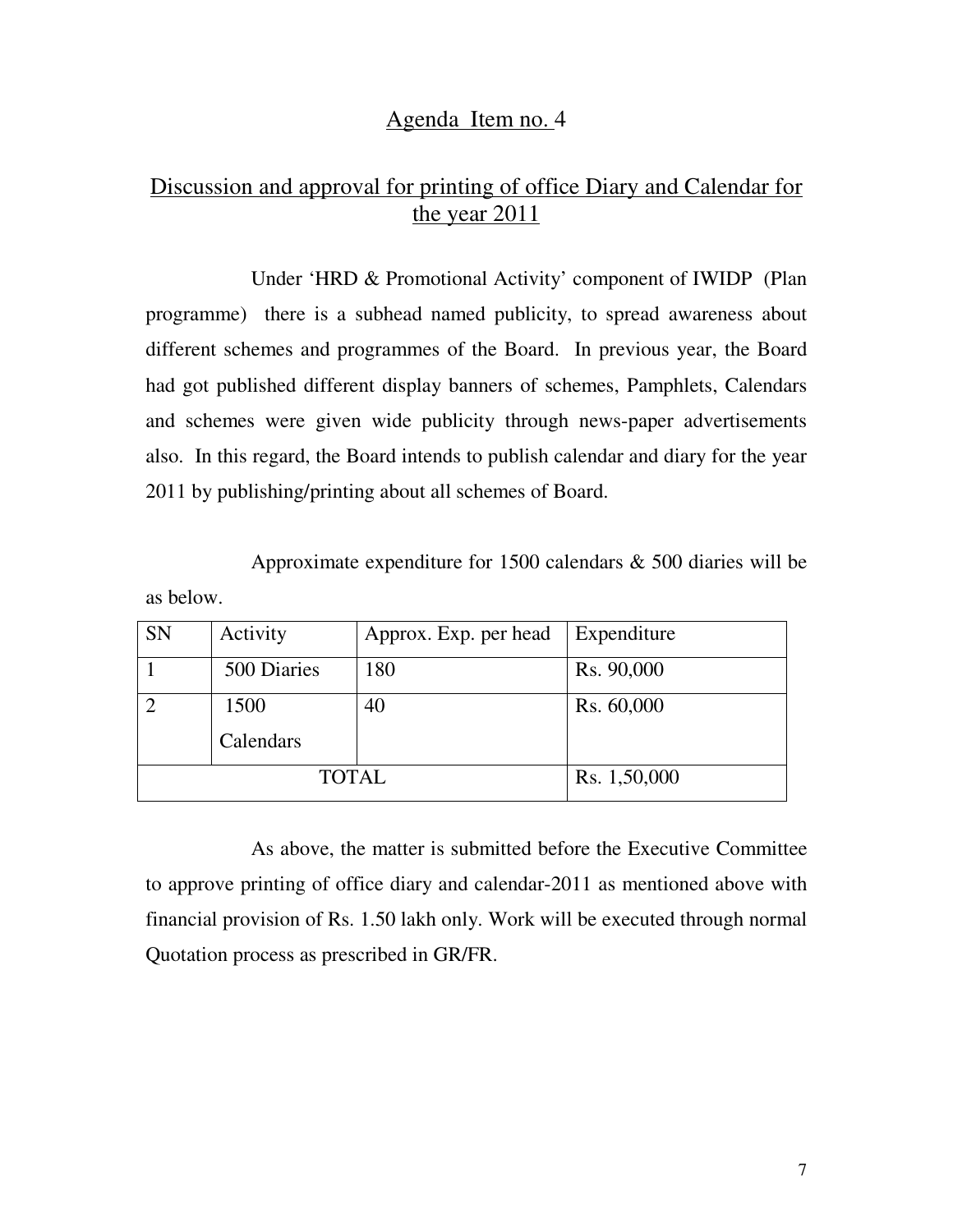### Annexure. 1

#### **Minutes of the 15th Project Committee Meeting (PCM)**

(held on  $15<sup>th</sup>$  September, 2010 at Jodhpur)

**I.** The Project Committee meeting of the Central Wool Development Board held on 15<sup>th</sup> September, 2010 at Jodhpur to consider and recommend project proposals to the Executive Committee for necessary approval.

| The following members of Project Committee participated the meeting : |  |  |
|-----------------------------------------------------------------------|--|--|
|                                                                       |  |  |

i) Shri K.K. Goyal, Executive Director, CWDB - Chairman

ii) Shri T.R. Rao, Scientist E 1, Wool Research Association, Thane – Member

iii) Dr. D.B. Shakyawar, Pr. Scientist, Central Sheep & Wool Research Institute – Member

iv) Shri Sumer Singh Champawat, Dy. Manager Marketing, CWDB - Scheme Incharge /Member Secretary

Representative of Director, Animal Husbandry Deptt., Govt. of Rajasthan could not participated in the meeting.

- B. In Attendance:
	- i) Shri Sanjay Joshi, Research Assistant, CWDB.

**II.** Agenda Notes along with project proposal and comments of WRA and I/C WDTC Kullu were supplied to all the members. The Project Committee examined and discussed project proposals received form different agencies under (i) Quality Processing of Wool and (ii) HRD & Promotional Activity (Woollen Expo) for implementation during FY 2010-11.

**III.** After examining each project proposal with regard to their feasibility, project areas, project cost, financial requirement, infrastructure and technical manpower available with the implementing agencies etc. in detail, the observation/recommendation of the Project Committee on each project proposals are enclosed as **Annexure- A.**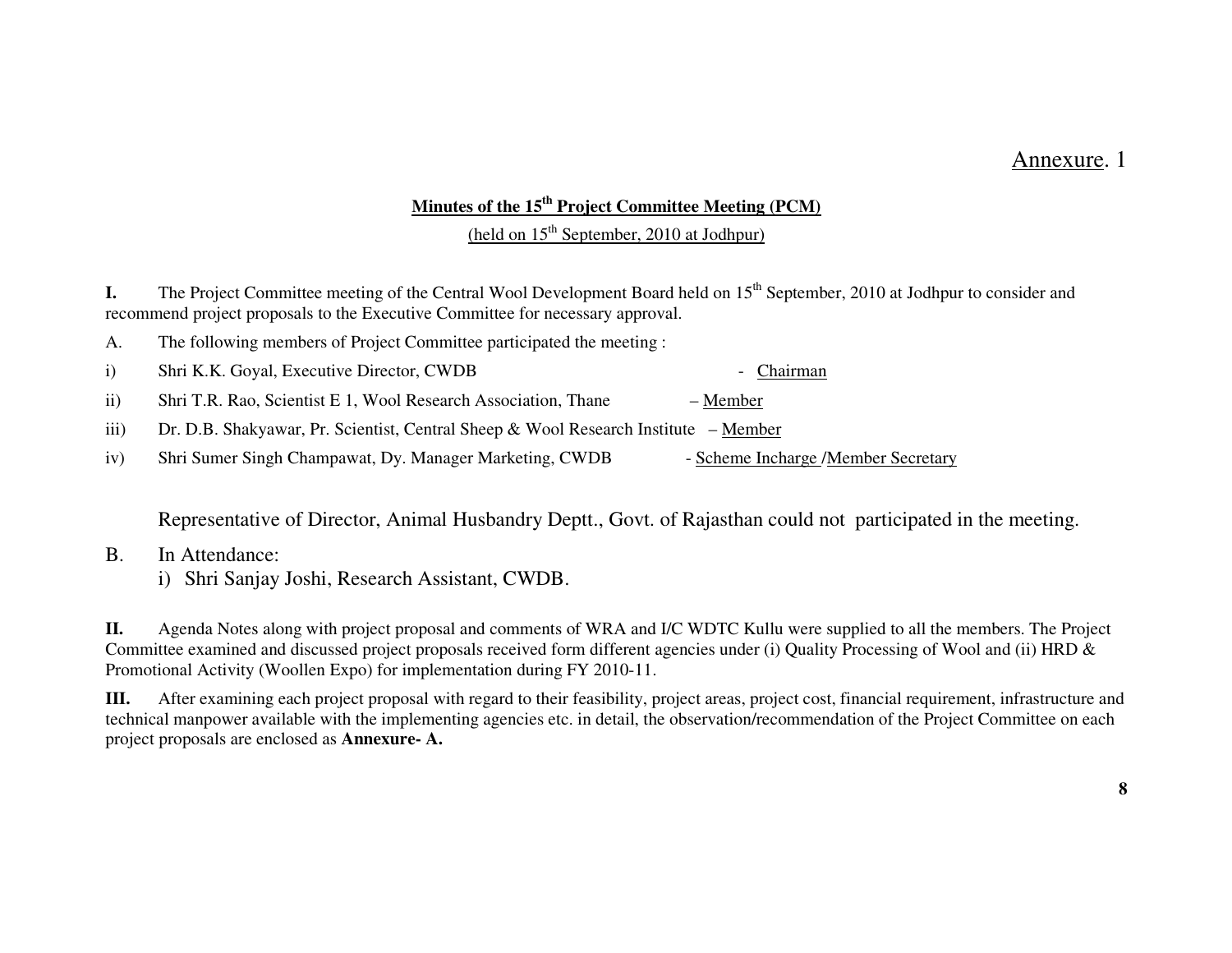#### **Annexure – A**

### **A. Scheme : QUALITY PROCESSING OF WOOL**

| SN             | Name of Agency<br>from whom proposal<br>received                                                                      | Total cost of<br>project as per<br>prescribed<br>norms of<br>Board's<br>scheme. | Financial<br>assistance<br>from CWDB<br>approved by<br>Project<br>Committee | Activity                                                         | Observation/recommendation of the Project Committee                                                                                                                                                                                                                                                                                                                                                                                                                                                                                                                                                                                                                                                                                                                                                                                              |
|----------------|-----------------------------------------------------------------------------------------------------------------------|---------------------------------------------------------------------------------|-----------------------------------------------------------------------------|------------------------------------------------------------------|--------------------------------------------------------------------------------------------------------------------------------------------------------------------------------------------------------------------------------------------------------------------------------------------------------------------------------------------------------------------------------------------------------------------------------------------------------------------------------------------------------------------------------------------------------------------------------------------------------------------------------------------------------------------------------------------------------------------------------------------------------------------------------------------------------------------------------------------------|
|                | M/s. Nitu<br>Enterprises, Rajkot,<br>Gujarat.                                                                         | Rs. 103 lakh                                                                    | Rs. 50 lakh                                                                 | CFC for<br>Carding of<br>raw wool.                               | Project Committee examined project proposal and discussed in detail. It<br>was observed that this agency is involved in marketing of raw wool and<br>wool purchased is being processed at Bikaner with the help of other<br>agencies. The partner of the firm is well experienced with processing of<br>wool. Agency is having land and building and wool packaging facilities<br>are also available on site. This agency is purchasing wool from CWDB's<br>beneficiaries also to give better return. This shows that agency is working<br>in wool development sector. As informed by the WRA, bank has given<br>satisfactory report during discussion with Bank. Hence Project<br>Committee recommended sanction of CFC under pre-loom activity of<br>CWDB. More over this CFC will act as catalyst for processing of wool<br>in Gujarat state. |
| $\overline{2}$ | Shikher Handloom &<br><b>Handicraft Weavers</b><br><b>Welfare Cooperative</b><br>Industrial Society,<br>Kullu. (H.P.) | Ra. 59.50 lakh                                                                  | Rs. 29.75 lakh                                                              | CFC for<br>Woollen yarn<br>Scouring,<br>Combing $&$<br>Spinning. | Project Committee examined project proposal and discussed in detail and<br>project was found to be technically feasible. It was observed that this<br>agency has already been sanctioned one CFC. Agency is ready to install<br>indigenous machineries under this new CFC. Project is technically<br>feasible. and thus Project Committee recommended the CFC subject to<br>following observations-<br>1. As IA has already been sanctioned one CFC, the issue whether a<br>new CFC for separate activity can be sanctioned or not may be<br>looked into by Executive Committee before taking final decision.                                                                                                                                                                                                                                    |